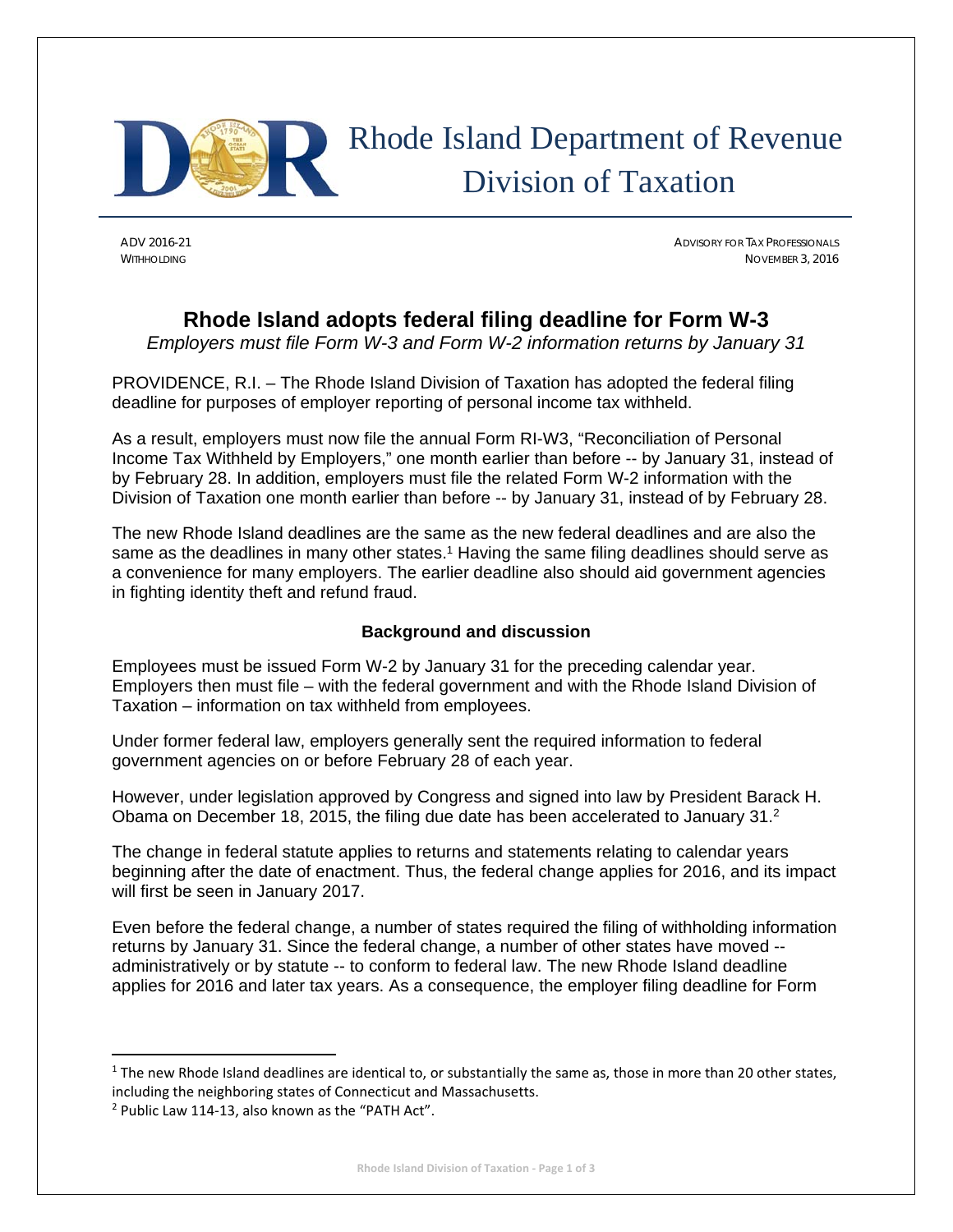RI-W3 and related Form W-2 information for tax year 2016 will be January 31, 2017.3 Other requirements applying to employers remain unchanged. A Form 1099 that shows Rhode Island withholding must be filed with the Rhode Island Division of Taxation on or before the applicable federal deadline for that form.

### **Withholding tax – filing frequency**

In a review of its records, the Division determined that the withholding filings/payments for a certain number of employers did not match their account filing frequency. As a result, the Division has launched a communications effort to let these employers know, by mail, about their correct filing frequency. For example, an employer who originally filed and made payments quarterly may now be required to file and make payments monthly. To learn more, see: http://www.tax.ri.gov/forms/2016/Withholding/2016\_Withholding\_Booklet.pdf

#### **Reminder: Computer conversion, limited service**

The third phase of the Rhode Island Division of Taxation's changeover to a new agency-wide computer system will start on November 7, 2016, and continue through November 14, 2016. The Division of Taxation, at One Capitol Hill in Providence, will remain open during normal business hours while the computer system conversion occurs, and many services will continue to be available.

For example, the agency's website and email system will remain fully functional, payments will be received, and electronically filed tax returns will be received and acknowledged.

However, a number of services will not be available during the conversion, mainly because the old computer systems and the new system will be tied up with the changeover. For example, during the changeover period, the Division will be unable to issue letters of good standing, unable to release license and registration blocks, and unable to check on a taxpayer's account balance.

Taxpayers and tax practitioners should plan ahead. For example, if someone is blocked from renewing a driver's license, professional license, or motor vehicle registration because that person owes back taxes, that person should pay the tax debt before the conversion period starts.

The Tax Division has begun mailing each person who is subject to a license or registration block, urging them to resolve their tax matter prior to the conversion period. (To make arrangements to pay tax debt before the conversion period starts, call the Division of Taxation at (401) 574-8941 from 8:30 a.m. to 3:30 p.m. business days.) All services will resume in full on November 15, 2016.

<sup>&</sup>lt;sup>3</sup> The Division intends to revise its official publications to reflect the deadline. Also, although the deadline is described as "new" in this Advisory, since the Rhode Island personal income tax was enacted in 1971, there has been a statutory requirement for employers to file their withholding reconciliation with the Division of Taxation on or before January 31 of each year. (See Rhode Island General Laws § 44‐30‐78.)